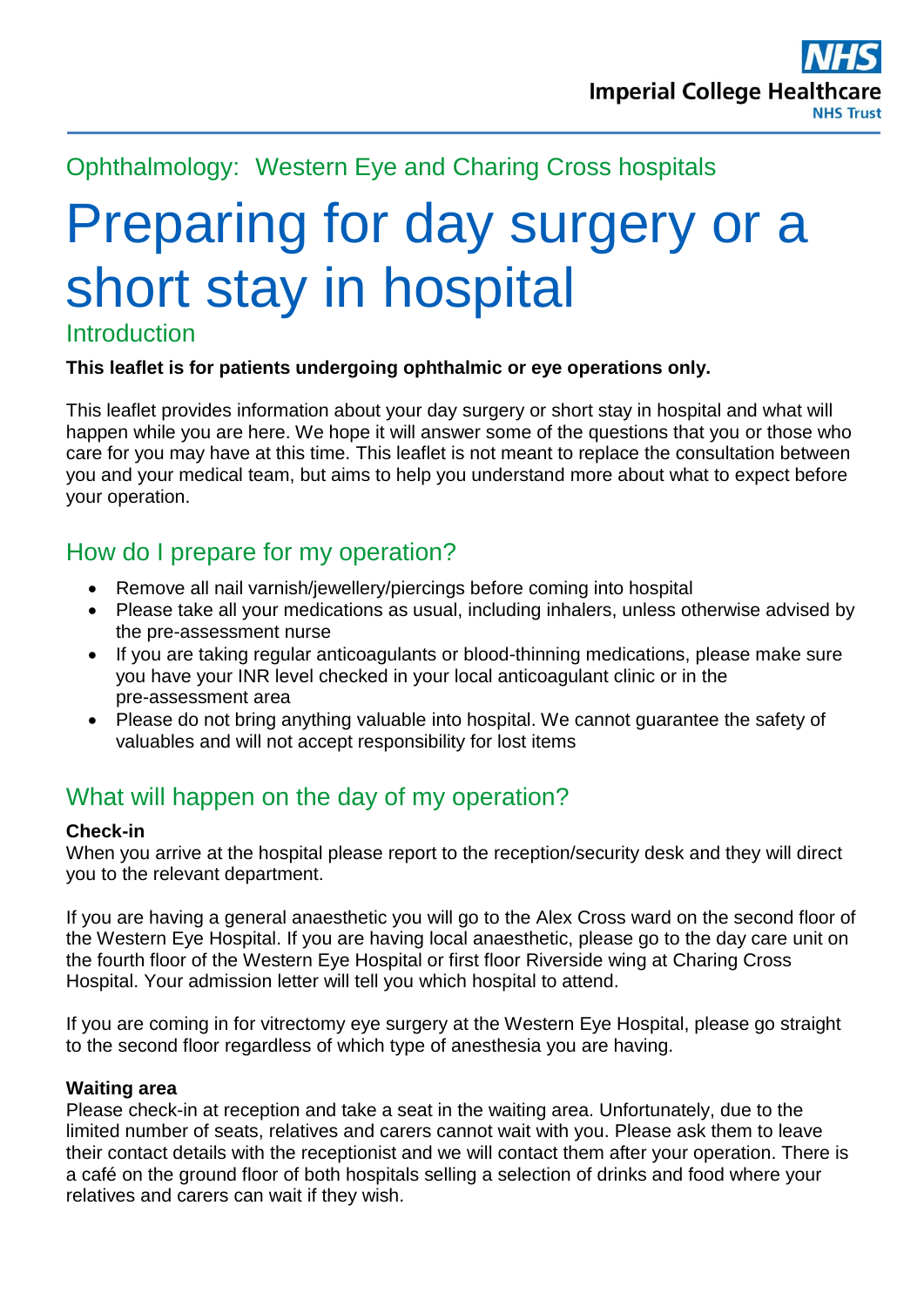#### **Checks before your procedure**

The nurse/healthcare assistant will prepare you for your surgery and check your blood pressure, pulse and temperature. The nurse will give you any necessary eye medications such as pellets or drops to dilate your pupils, depending on the type of surgery you are having. The surgical team will then discuss your procedure with you and ask you to sign a consent form.

Your time slot for the procedure will either be 07.30, 11.30 or 15.30. Please note that your time slot is not the time you will have your operation – your operation can happen any time after that. For example, if you have been asked to come in at 07.30 it means that you are on the morning list which runs from 08.20-13.00, so you could be going to theatre at any time within these hours. The afternoon list runs from 13.00-17.00 and the evening list runs from 17.00-20.00.

You can expect to stay in the hospital up to 4-6 hours from the time you arrive.

We will keep you informed of any delays while you wait. Some operations may take longer than expected which is why we cannot give you an exact time for your surgery.

#### **Arriving in theatre**

We will escort you to the theatre located on the fourth floor. The operating theatre staff will introduce themselves to you before beginning your operation.

#### **Recovery**

If you had general anaesthetic you will need to stay in the recovery area for up to one hour before we take you back to the Alex Cross ward. The ward nurses will monitor you until you have fully recovered from the anaesthetic and will confirm that you are safe to go home.

Please make sure you have somebody to collect you after your operation who can stay with you for 24 hours after you have been discharged from hospital.

We will escort patients who had local anaesthetic back to the day care unit. The nurse will assess you, prepare you for discharge and contact your relative/friend so they can come and take you home. We will give you something to drink while you wait.

## Going home

A nurse will prepare you for discharge and give you your medications, if needed, and all the relevant information you need before you leave hospital.

## Contacting the hospital

If you have questions before your appointment, please contact the pre-assessment nurse on **020 3312 3230**/**3240** at Western Eye Hospital or **020 3311 0137** at Charing Cross Hospital between 09.00 and 17.00, Monday to Friday.

For further advice after your surgery, please contact Alex Cross ward on **020 3312 3327**. Out of hours, please call **020 3312 3227**.